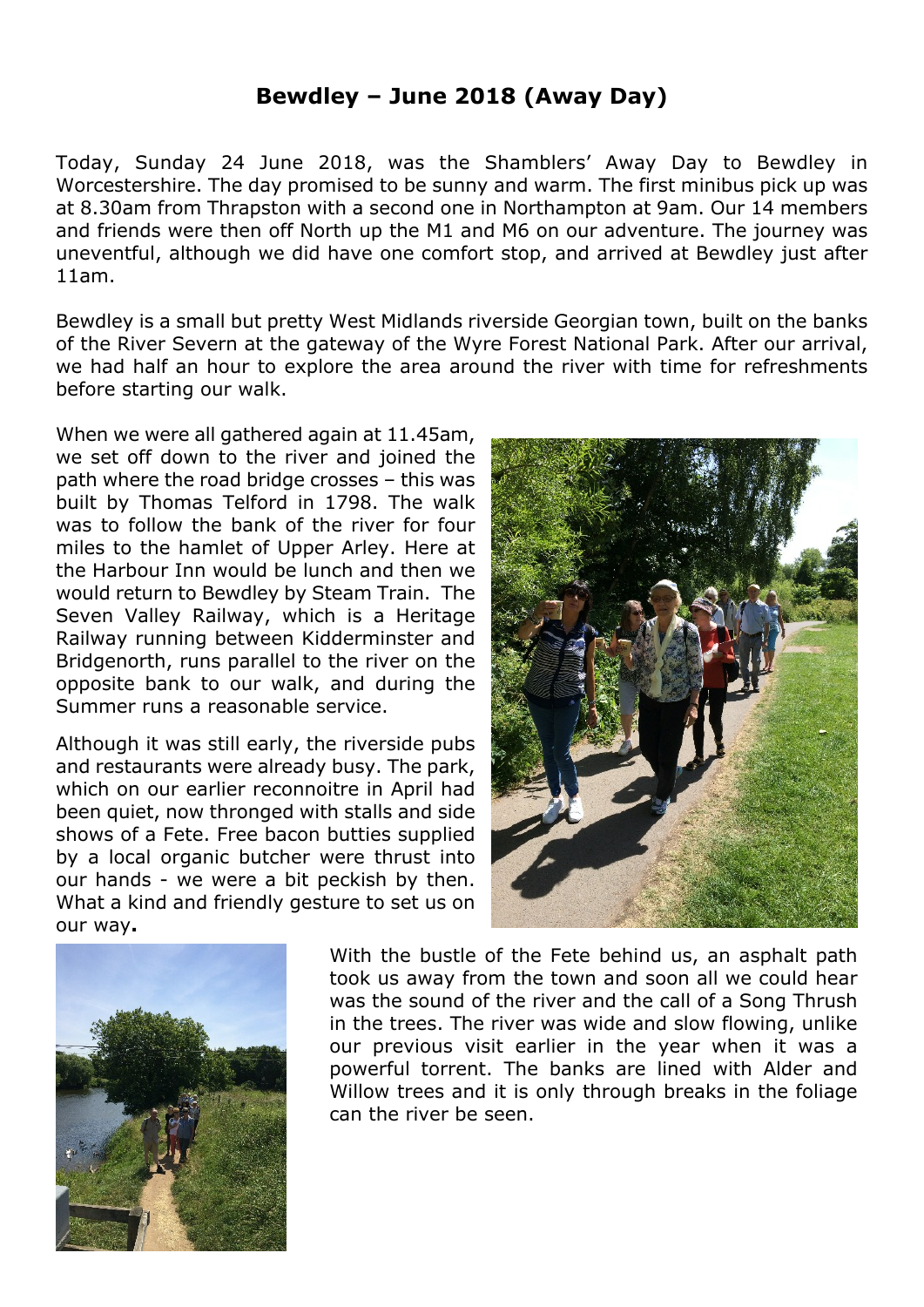The path now became compacted soil, more akin to what we are used to walking on. To either side were the blue flowers of wild Geraniums interspersed with the flat white umbels of Cow Parsley standing chest high. Uncut hay meadows yellow with Buttercups stretched up to the tree line a field away. The route was flat and easy and with the sun warm on our backs and we walked in Indian style along our designated track, which alternated through open countryside and under the shade of the Riverside Alders.





A canoe club was setting off on the other bank, their voices echoing across the water and their discussion as to what was in their pack up lunch reminded us of our destination ahead, namely The Harbour Inn. The railway line on the opposite bank used to cross over the river where the sturdy concrete supporting columns of the now defunct branch line used to cross the river to Tenby. Stranded mid-stream the concrete arms reach skywards with nothing to hold**.**

The next bridge across was the Victoria Bridge, another Telford construction and the present crossing for the railway line.

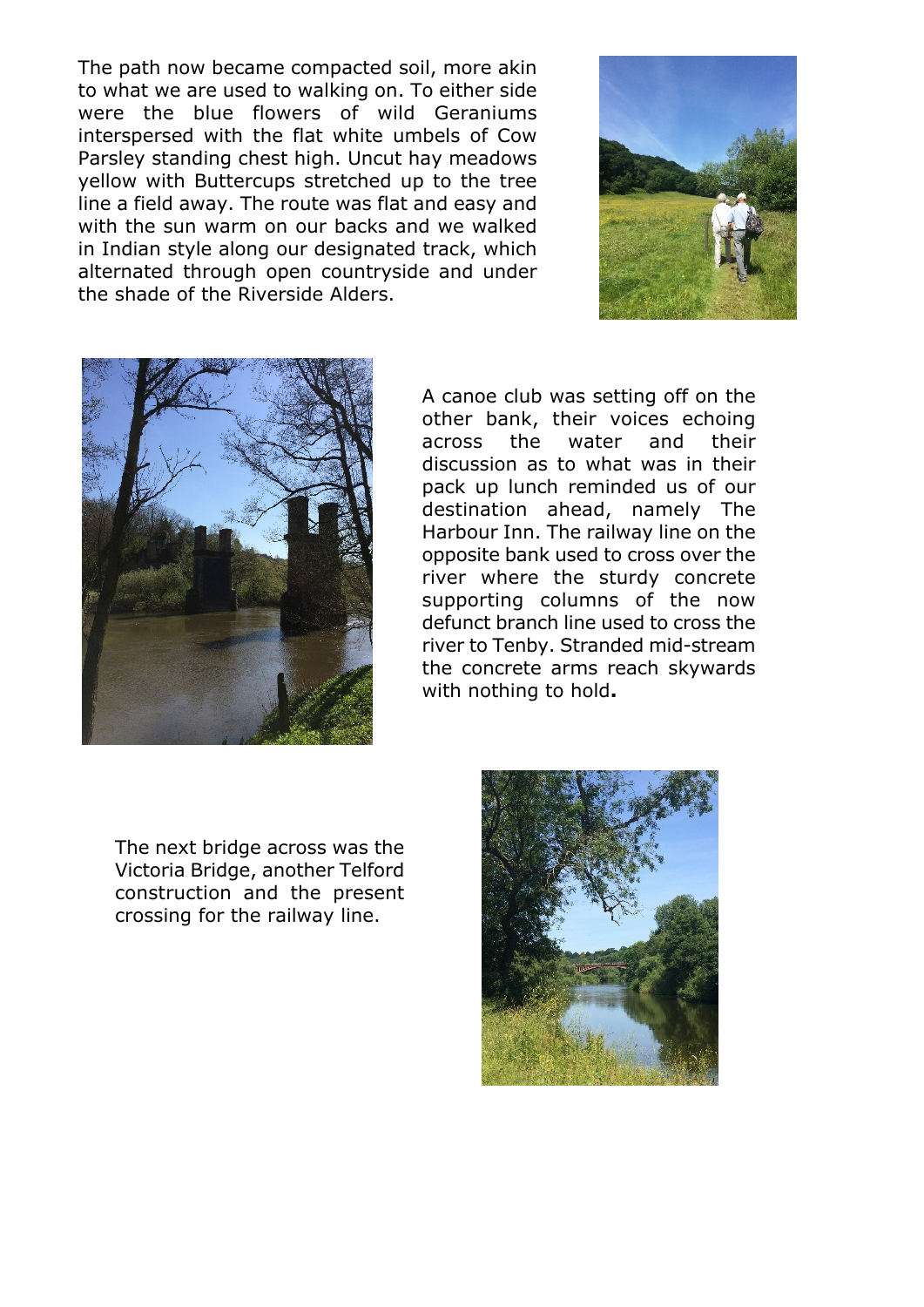

Just as we were about to pass underneath, the tooting of the steam train could be heard as it passed overhead. A long stretch of the path passed through an Ash and Oak wood, protecting us from the heat of the mid-day sun as we approached our destination. Several small fallen trees strewed across the track but were easily climbed over or under.

Upper Arley and the Harbour Inn were on the horizon.



Tables had been booked in advance for our meal so we were soon seated and our orders taken.